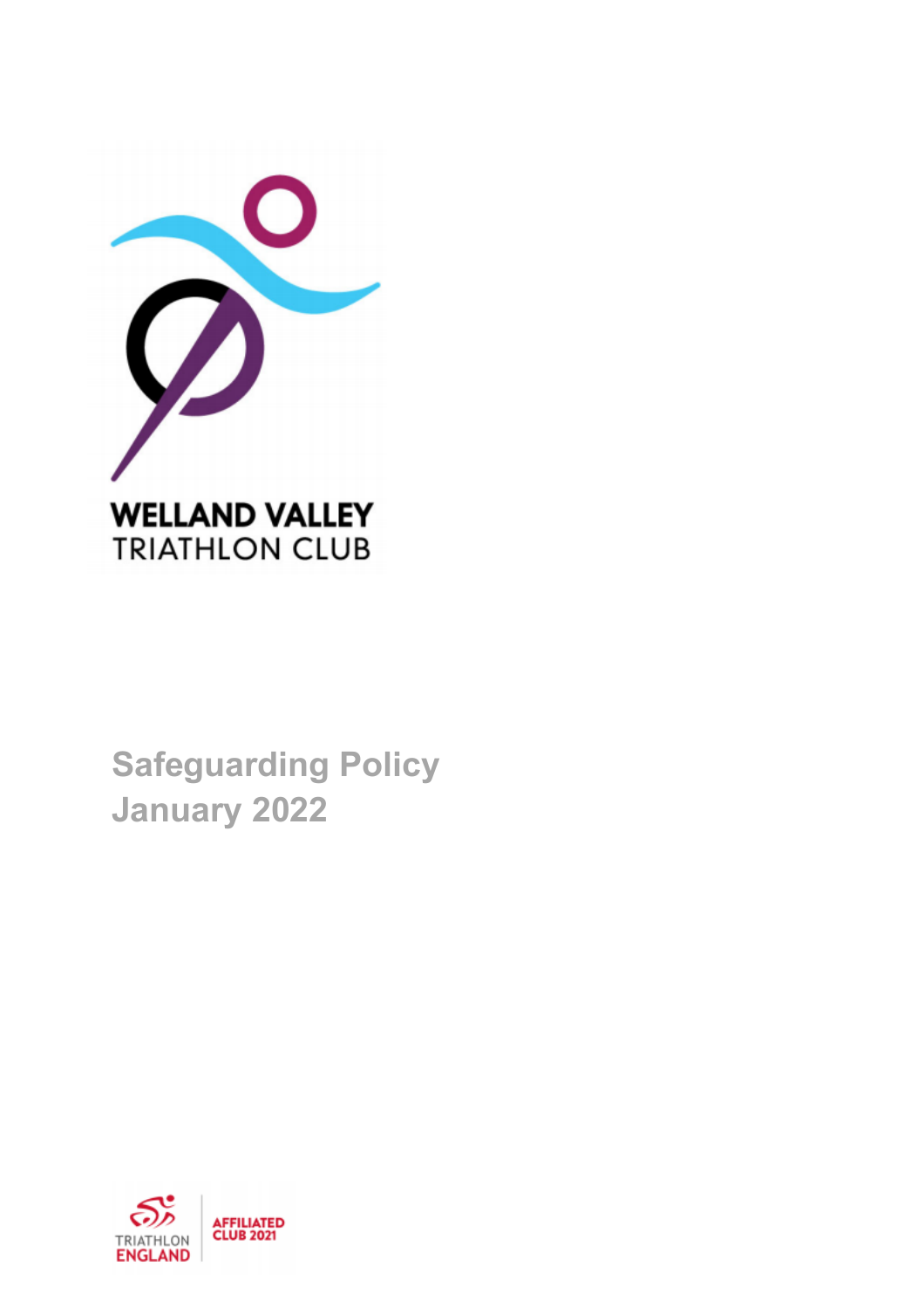# WELLAND VALLEY TRIATHLON CLUB

# **Introduction**

Safeguarding adults and children from abuse and harm is everyone's responsibility. Welland Valley Triathlon Club (WVTRI) is committed to providing a safe and positive environment ensuring triathlon is enjoyed by all. The purpose of this policy is to ensure members of the club are protected from abuse and are aware of how to take timely and appropriate action.

As an adult-only club, this policy specifically refers to adults. However, there is some cross over with other local clubs that do cater for children and young adults, therefore potentially raising instances where an individual believes it necessary to report a child at risk.

Safeguarding at the club is managed by the named Welfare Officer, who will also sit on the Club Committee. Safeguarding concerns should be communicated directly to the Welfare Officer where possible, however any member of the coaching team or committee can have concerns reported to them and they will in turn escalate to the Welfare Officer. Anyone reporting a concern should discuss with the Welfare Officer (where appropriate) before proceeding to take action.

WVTRI adopts the British Triathlon Federation (BTF) Safeguarding Adults at Risk Policy FGR032. We also adopt their Equality & Diversity Policy and British Triathlon's Anti-Doping Policy. All coaches undergo a sporting specific safeguarding training course and upload their certificates to BTF website. Coaches also undertake regular first aid training and ensure that first aid equipment (including a defibrillator) is available at track sessions.

For a list of policies and resources please refer directly to the BTF website or to the appendix at the end of this document.

## **Background**

Abuse can take many forms and the circumstances of the individual case should always be considered.

Categories of abuse under this policy include, but not limited to, the following:

- **Physical abuse** including assault, misuse of medication, restraint or inappropriate physical sanctions.
- **Sexual violence** including rape, indecent exposure, sexual harassment, inappropriate looking or touching, sexual teasing or innuendo, sexual photography, subjection to pornography or witnessing sexual acts and sexual assault or sexual acts to which the adult has not consented or was coerced.
- **Psychological abuse** including emotional abuse, threats of harm or abandonment, deprivation of contact, humiliation, blaming, controlling, intimidation, coercion, harassment, verbal abuse, cyber bullying, isolation or unreasonable and unjustified withdrawal of services or supportive networks.

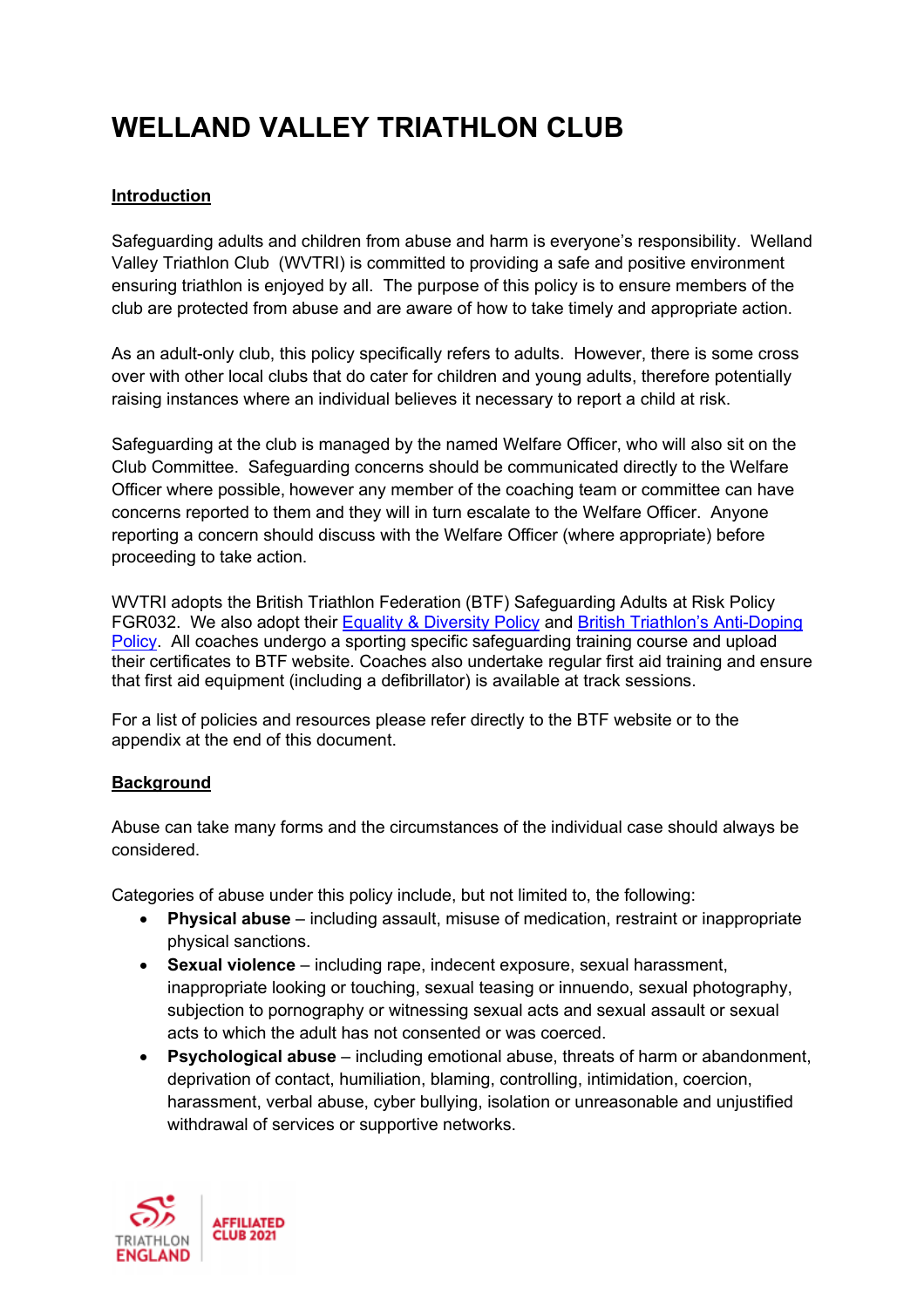- **Financial or material abuse** including coercion to take extortionate loans and threats to recover debt, theft, fraud, internet scamming, coercion in relation to an adult's financial affairs or arrangements, including in connection with wills, property, inheritance or financial transactions, or the misuse or misappropriation of property, possessions or benefits.
- **Modern slavery** encompasses slavery, human trafficking, forced labour and domestic servitude. Traffickers and slave masters use whatever means they have at their disposal to coerce, deceive and force individuals into a life of abuse, servitude and inhumane treatment.
- **Discriminatory abuse** including forms of harassment, slurs or similar treatment; because of race, gender and gender identity, age, disability, sexual orientation or religion.
- **Organisational abuse** including neglect and poor care practice within an institution. This may range from one off incidents to on-going ill-treatment. It can be through neglect or poor professional practice as a result of the structure, policies, processes and practices within an organisation.
- **Neglect** and acts of omission including ignoring medical, emotional or physical care needs, failure to provide access to appropriate health, care and support or educational services, the withholding of the necessities of life, such as medication, adequate nutrition and heating. Failure to follow agreed processes.
- **Self-neglect** this covers a wide range of behaviour neglecting to care for one's personal hygiene, health or surroundings and includes behaviour such as hoarding that causes a risk of harm.
- **Domestic abuse** including psychological, physical, sexual, financial, emotional abuse; and 'honour-based' violence. In 2013, the Home Office announced Changes to the Definition of Domestic Abuse to include the following:
	- o Incident or pattern of incidents of controlling, coercive or threatening behaviour, violence or abuse... by someone who is or has been an intimate partner or family member regardless of gender or sexuality
	- o Includes: psychological, physical, sexual, financial, emotional abuse; so called 'honour- based' violence; female genital mutilation; forced marriage.

## **Who commits neglect and abuse?**

Neglect and abuse can be caused by individuals, settings, organisations or systems. Individuals include intimate partners, family and friends, neighbours, volunteers and professionals known to the adult. Neglect and abuse can be unintentional (either by omission or through ignorance), or deliberate and vindictive. Regardless of the motivation or lack thereof, the level and nature of harm can be the same.

## **In what circumstances can abuse occur?**

Neglect and abuse can take place in any context, within the adults home, the family home, a care or educational setting, community setting or a sports or activity setting.

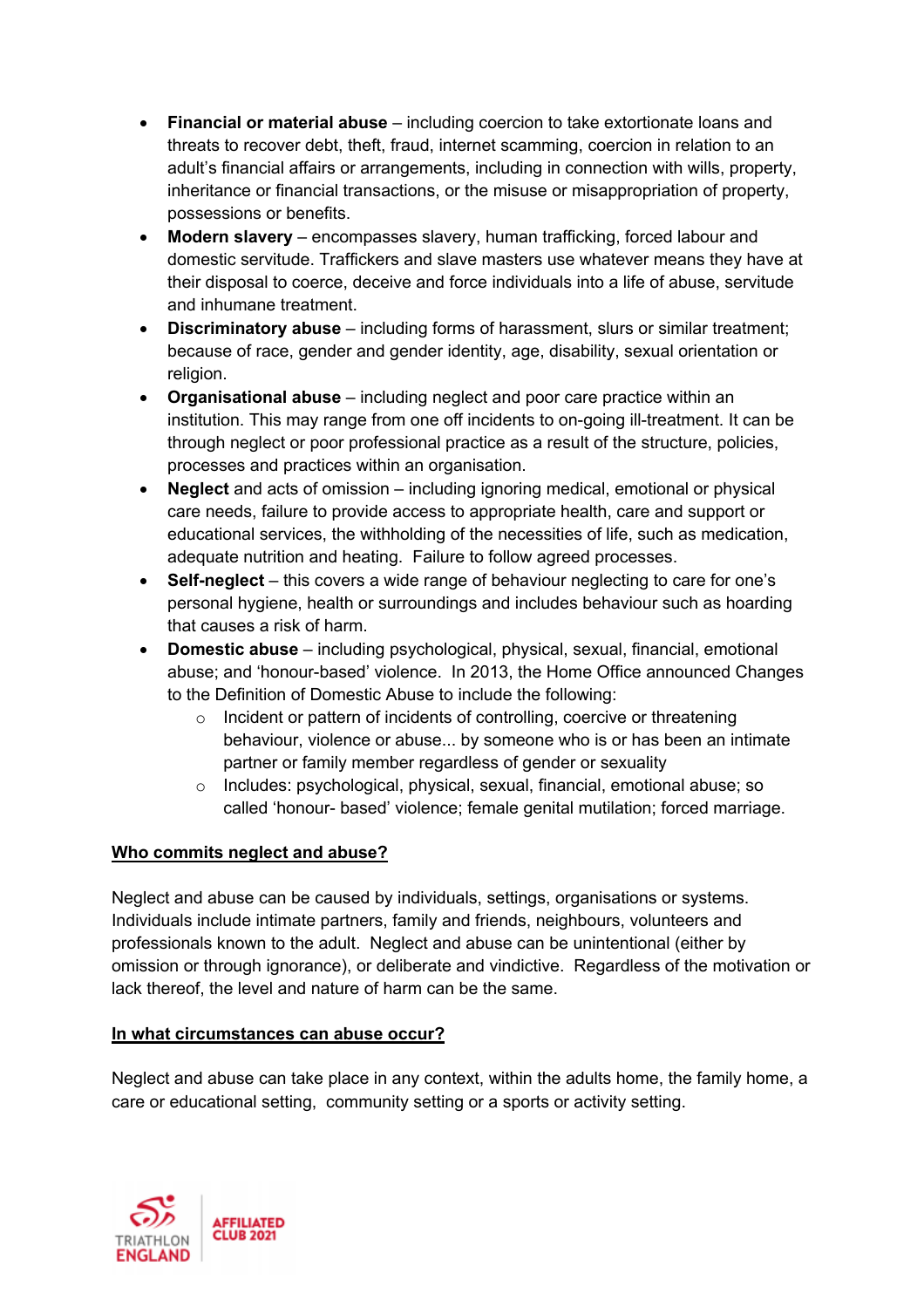# **Deciding whether to Raise a Safeguarding Concern**

In deciding whether to raise a safeguarding concern, consider the following questions:

- Is the person an 'adult at risk' as defined within this policy/procedure or the BTF policy?
- Is the person experiencing, or at risk of, abuse and neglect?
- What is the nature and seriousness of the risk?
- What does the adult at risk want to happen now?

Please follow the flow chart for reporting an incident in the BTF adult safeguarding reporting procedure document, found below in Appendix A, item 2.

The adult at risk should experience the safeguarding process as empowering and supportive. The Welfare Officer should seek to agree actions with the adult at risk, taking into consideration their desired outcomes of any support provided. Desired outcomes are those changes the adult at risk wants to achieve from the support they receive, such as feeling safe at home, access to community facilities, restricted or no contact with certain individuals or pursuing the matter through the criminal justice system. Consent should be sought where possible. There may be circumstances where consent cannot be obtained because the adult lacks the capacity to give it or is subject to coercion or undue influence. There will also be occasions where action may need to be taken if others are or will be put at risk if nothing is done, or where it is in the wider public interest for action to be taken. It is not up to the club or Welfare Officer to investigate the complaint but to accurately record and escalate where appropriate following the appropriate legislation.

The British Triathlon Lead Safeguarding Officer should be made aware of concerns as soon as possible. If the club Welfare Officer is unavailable you should contact the British Triathlon Lead Safeguarding Officer direct on concerns@britishtriathlon.org.

If neither the club Welfare Officer nor the British Triathlon Lead Safeguarding Officer are available and you have concerns over the immediate safety, well-being and health of an adult at risk you should contact your local Adult Social Care (MASH) Team or the Police.

If a member of the club or another person approaches a member of the coaching team, Welfare Officer or a member of the committee then an incident form must be completed. This will be saved in the club Dropbox of which access is limited.

The Welfare Officer should be made aware and should take appropriate action if required. All incident reports should be kept for a period of time, even if escalation is not required so that a pattern can be established if necessary.

## **Talking to someone who has raised a concern:**

Where required, take advice from your adult safeguarding lead (Welfare Officer). If possible, speak to the adult at risk without putting them or yourself at further risk. Reassure them that what they say will be taken seriously.

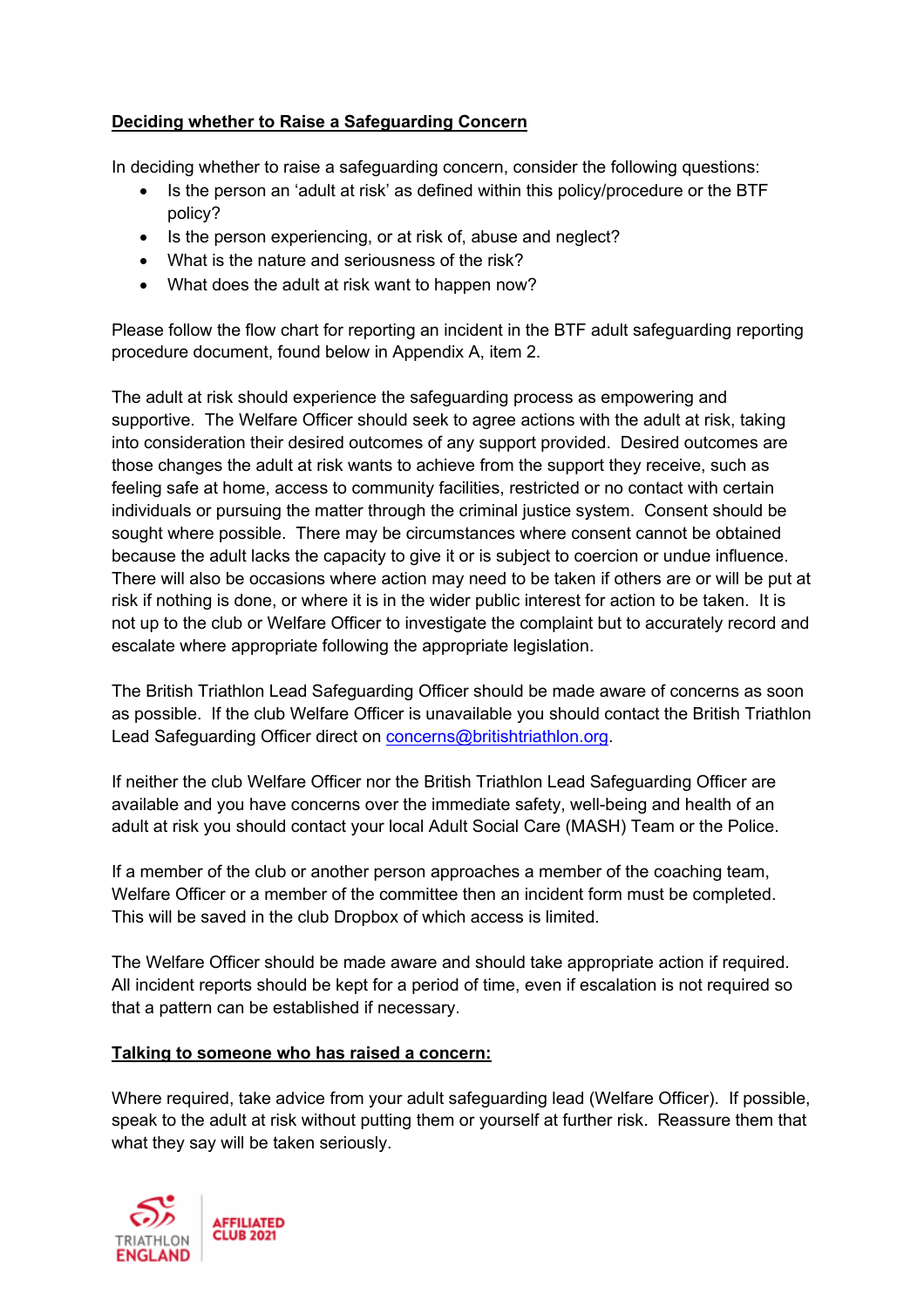Use open ended questions using "TED":

- Tell me
- Explain
- Describe points to consider

This is a preliminary conversation about the safeguarding concerns and the adult's views and wishes.

Be aware of possibility the adult may lack capacity to make specific decisions. The adult's wishes may sometimes need to be over ridden in cases when:

- it is in the public interest as there is a perceived risk to others,
- it involves members of staff (paid or unpaid),
- it relates to a care setting,
- it is believed to be in the persons vital interests, i.e. to prevent serious harm or distress or in life threatening situations,
- if the person lacks capacity.

Consider whether the person is subject to coercion or undue influence (duress) to the extent they are unable to give consent.

The practices and procedures within the British Triathlon Safeguarding Adults Policy, Procedures and Guidance Documents are based on the principles contained within the UK legislation and Government Guidance. See Appendix B for more information.

The British Triathlon Safeguarding Adult policy relates to all employees, contractors and volunteers who work with adults at risk in the course of their British Triathlon role. It will be kept under periodic review.

All relevant concerns, allegations, complaints and their outcome should be notified to the British Triathlon Safeguarding Lead Officer;

Linda Haywood 01509 226159 Lindahaywood@britishtriathlon.org

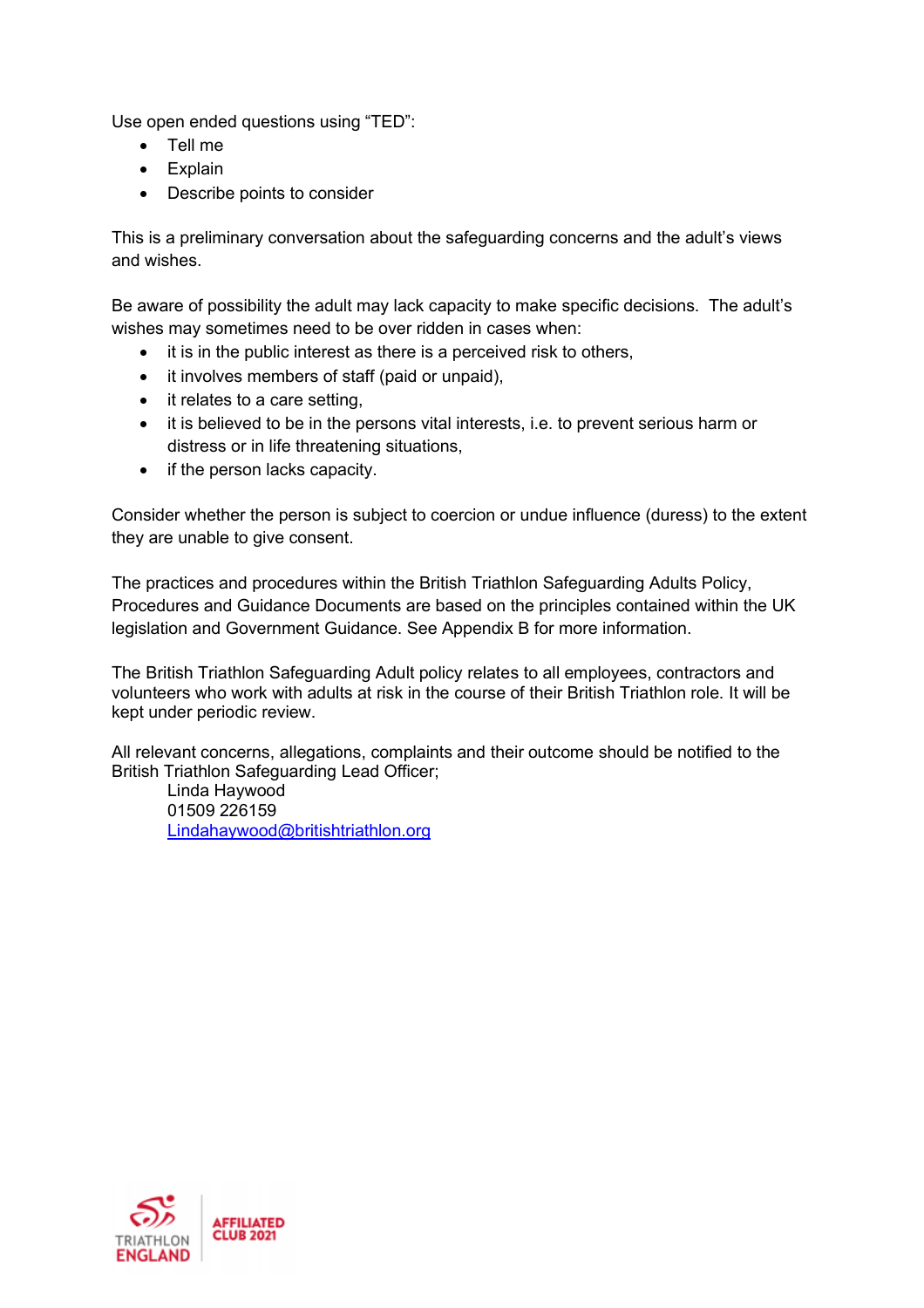## **WVTRI and Corby Tri Club**

There is a significant cross over between WVTRI which caters for adults and the CorbyTri Club which caters for those from ages 8 to 18, throughout the training sessions in the week.

To ensure safeguarding and wellbeing is met the following measures are put in place:

#### **1. Corby Swimming Pool:**

- a. WVTRI members will enter via the designated entrance.
- b. Adults will not enter the pool or place any kit on the boom or sides whilst any of the junior club lanes are occupied.
- c. Only once all lanes are empty will WVTRI members wait poolside

## **2. Corby Running Track:**

- a. Adults and Juniors from both clubs are to avoid interaction at the track unless absolutely necessary.
- b. Adults and Juniors will have separate designated toilets to use whilst track is in session.